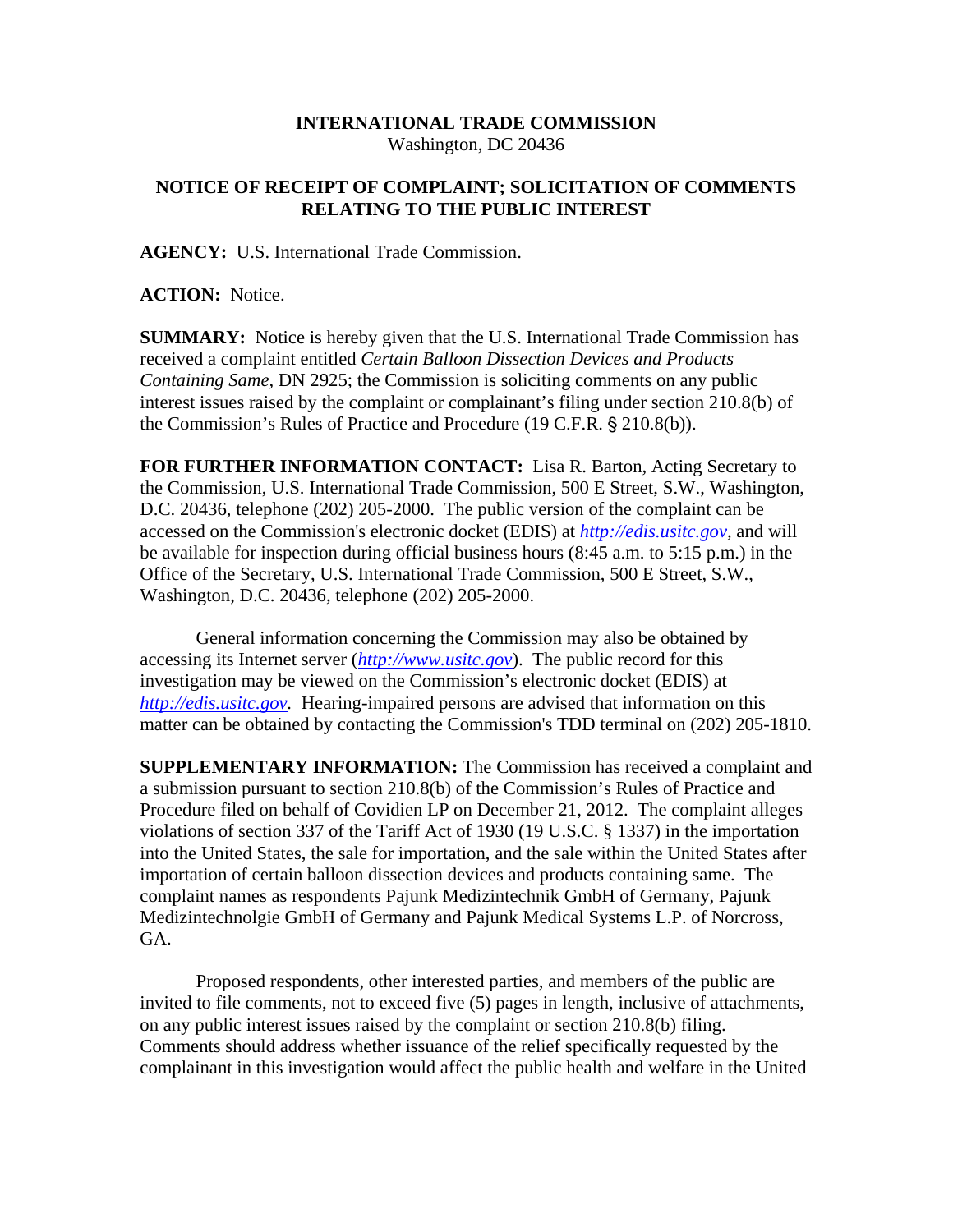States, competitive conditions in the United States economy, the production of like or directly competitive articles in the United States, or United States consumers.

In particular, the Commission is interested in comments that:

- (i) explain how the articles potentially subject to the requested remedial orders are used in the United States;
- (ii) identify any public health, safety, or welfare concerns in the United States relating to the requested remedial orders;
- (iii) identify like or directly competitive articles that complainant, its licensees, or third parties make in the United States which could replace the subject articles if they were to be excluded;
- (iv) indicate whether complainant, complainant's licensees, and/or third party suppliers have the capacity to replace the volume of articles potentially subject to the requested exclusion order and/or a cease and desist order within a commercially reasonable time; and
- (v) explain how the requested remedial orders would impact United States consumers.

Written submissions must be filed no later than by close of business, eight calendar days after the date of publication of this notice in the *Federal Register*. There will be further opportunities for comment on the public interest after the issuance of any final initial determination in this investigation.

Persons filing written submissions must file the original document electronically on or before the deadlines stated above and submit 8 true paper copies to the Office of the Secretary by noon the next day pursuant to section 210.4(f) of the Commission's Rules of Practice and Procedure (19 C.F.R. 210.4(f)). Submissions should refer to the docket number ("Docket No. 2925") in a prominent place on the cover page and/or the first page. (*See* Handbook for Electronic Filing Procedures, http://www.usitc.gov/secretary/fed\_reg\_notices/rules/handbook\_on\_electronic\_ filing.pdf). Persons with questions regarding filing should contact the Secretary (202-

205-2000).

Any person desiring to submit a document to the Commission in confidence must request confidential treatment. All such requests should be directed to the Secretary to the Commission and must include a full statement of the reasons why the Commission should grant such treatment. *See* 19 C.F.R. § 201.6. Documents for which confidential treatment by the Commission is properly sought will be treated accordingly. All nonconfidential written submissions will be available for public inspection at the Office of the Secretary and on EDIS.